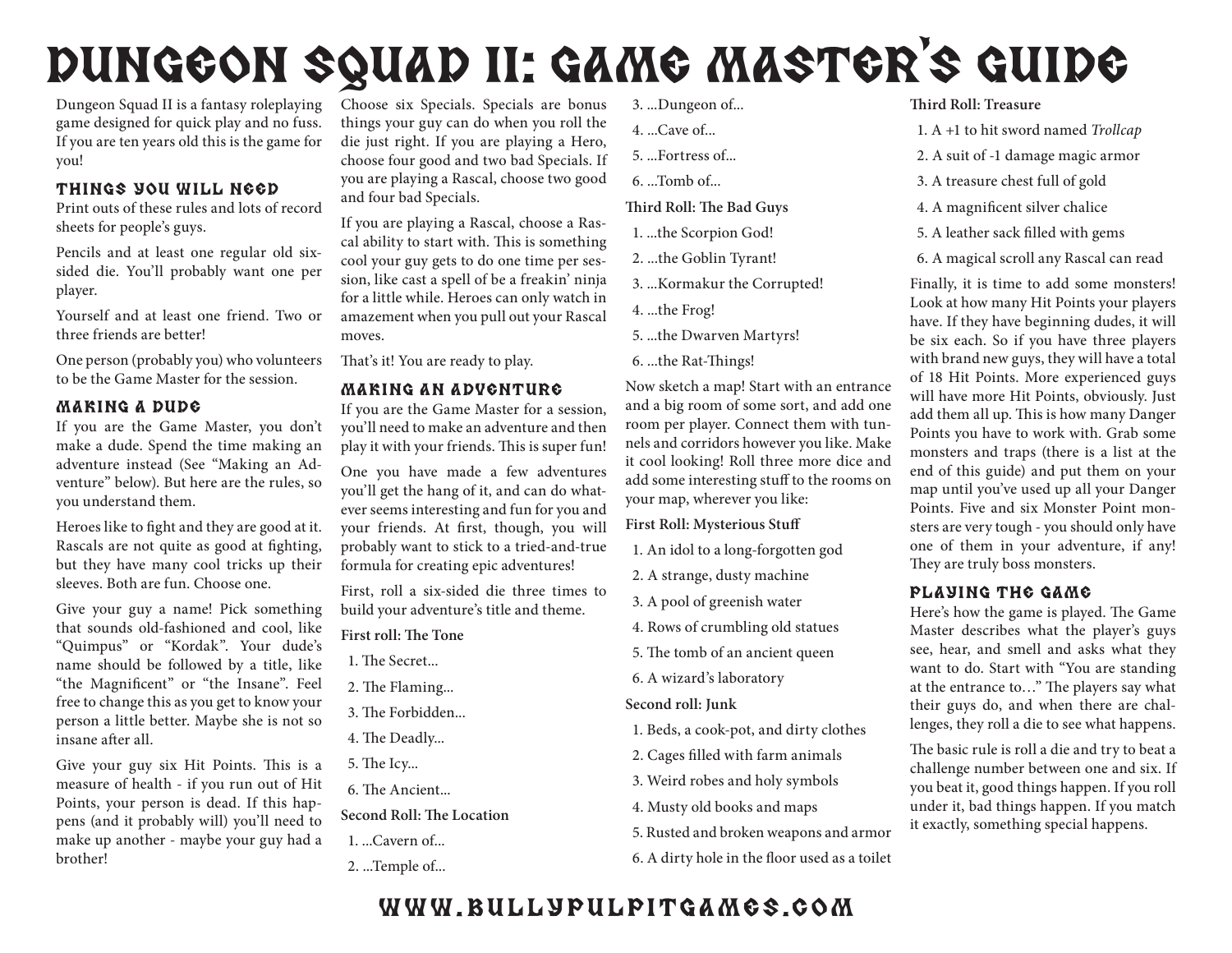# DUNGEON SQUAD II: GAME MASTER'S GUIDE

#### Fighting

When you fight a monster, each point **over the monster's challenge number**  is equal to one Hit Point of damage against that monster. When all the Hit Points are gone, the monster dies.

Each point **under the monster's challenge number** is a point of damage for your guy - mark down your Hit Points by that amount. When your guy's Hit Points reach zero, that's the end. If you shoot a bow, rolling under the monster's challenge number does not hurt you unless that makes sense. Bows are hard to come by (only Rascals would use them) and have limited ammo!

If you roll **the challenge number exactly**, choose one of your guy's Specials and mark it as ready. You don't need to use it right away, but it becomes available to you. Once you do use it, mark it as used. Announce that you are using one before you roll the die!

## Traps & Tricks

When you encounter a trap, any number **over the challenge number** successfully avoids it.

Each point **under the trap's challenge number** is a point of damage for your guy, just like getting mauled by a monster. Traps may have other bad effects as well.

If you roll **the challenge number exactly**, choose one of your guy's Specials and mark it as ready. The trap is sprung on you but you take no damage from it. If it has other effects, you must deal with them.

If you want your guy to perform some feat of strength or a cool maneuver, go

for it! The Game Master should reward you, because you are being creative and making the game more fun. Sometimes you will automatically succeed.

Other times it may be more difficult. Ask everybody who is playing what the challenge number should be for the thing you want to do. Anywhere from 2 to 4 is good; 5 if it is really tough.

Each point **under the challenge number** you decided on is a point of damage for your guy, just like getting mauled by a monster. There may be other bad effects as well.

Unlike with traps, if you roll **the challenge number exactly** your cool trick works. And **over equals success.**

## Becoming Awesomer

When you have used all six of your Specials, your guy becomes more awesome. This is called "refreshing". When you refresh, **choose six new Specials**, and **choose one more good Special than you had before**. If you had two good and four bad, when you refresh you will have three good and three bad. If you have six good, you just choose six good ones you like.

If you want to keep a Special your guy already has, it becomes better (if good) or less terrible (if bad). So you could choose to keep "Bonus to damage" and make it +2 instead of +1, or "Damage an Ally" and reduce it from 2 to 1 damage.

You can also make up your own! The final step to refreshing is rolling a die and adding that to your guy's Hit Points. Your guy is tougher now, but the monsters will be tougher, too...

#### One DANGER Point **Giant Rat Swarm**

*Challenge 2 (1 HP)*

**Slime Mold**

*Challenge 1 (6 HP)*

#### **Pit Trap**

*Challenge 3, one success avoids trap for the entire group*

## Two DANGER Points **Goblin Mob**

*Challenge 2 (2 HP)*

**Creeping Lurker**

*Challenge 4 (1 HP)*

**Boulder Trap**

*Challenge 3, success avoids it*

## Three DANGER Points **Bandit Gang**

*Challenge 3 (3 HP)*

**Fire Demon**

*Challenge 6 (1 HP)*

**Magic Lightning Jar Trap**

*Challenge 5, success avoids it*

#### Four DANGER Points **Troll**

*Challenge 4 (4 HP)*

**Orc Raiding Party**

*Challenge 3 (6 HP)*

**Death Worm**

*Challenge 2 (12 HP)*

**Poison dart trap**

*Challenge 3, any damage is doubled*

## Five DANGER Points

**Stone Giant**

*Challenge 5 (5 HP)*

**Skeleton Army**

*Challenge 3 (8 HP)*

**Vampire Lord**

*Challenge 4 (4 HP), Anyone bitten and not healed will become a vampire in 24 hours!*

#### Six DANGER Points **Dragon of Legend**

#### *Challenge 6 (6 HP)*

These are just examples. make your own monsters, or change the names of these to suit your adventure. If it takes place in an icy cavern, make the bandit gang a family of Yeti! Tie it all together and make a story to challenge, and delight your friends.

## About this game

Dungeon Squad II is copyright 2012 by Jason Morningstar. This version of the text is known as "Dungeon Squad II 1.0". This work is licensed under a Creative Commons Attribution 3.0 License.

This means you can modify and share these rules however you want, with my blessing. Just remember to give me credit, and let me know about your version! I'm jason@bullypulpitgames.com.

To view a copy of the license, visit: http:// creativecommons.org/licenses/by/3.0/.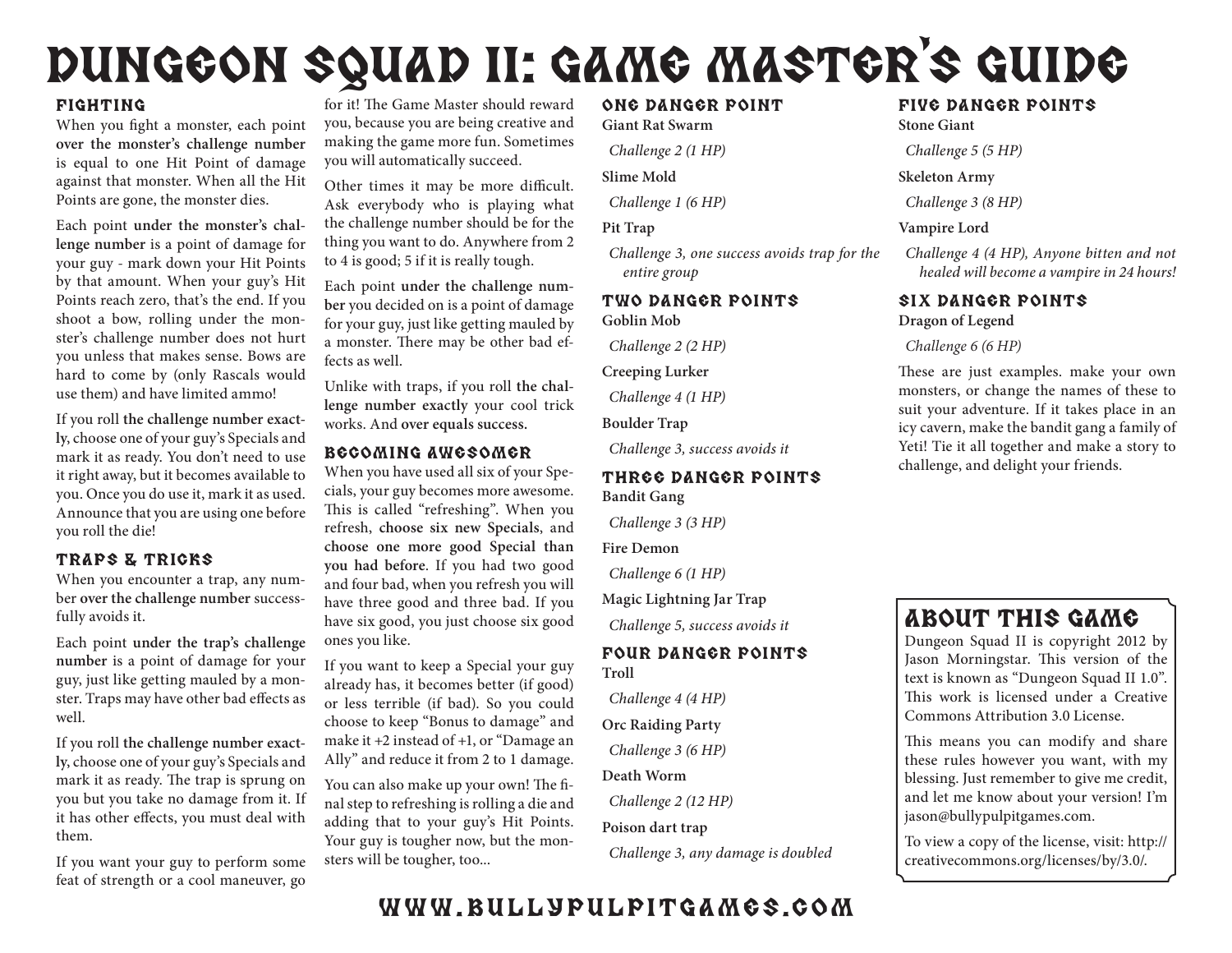# DUNGEON SQUAD II

## Name

CALLING

Hero or Rascal **HIT POINTS** *Start with 6, add one die when you one die when you refresh.*

## SPECIALS

*Start with 4 bad/2 good (Rascal) or 4 good/2 bad (Hero). Mark when used. When all six are used refresh, choosing an additional good Special each time. If you take a Special multiple times, effect goes up/down.*

| Ready |
|-------|
| Used  |

☐ *Ready* ☐ *Used*

☐ *Ready* ☐ *Used*

☐ *Ready* ☐ *Used*

☐ *Ready* ☐ *Used*

☐ *Ready* ☐ *Used*

## RASCAL STUFF

*Can be used once per session. Start with one and add one every time you refresh.*

## www.bullypulpitgames.com

## Bad specials

Penalty to roll of an ally 2/1 Penalty to damage 2/1 Penalty to a roll 2/1 Suffer random damage 2/1 Take extra damage 2/1 Damage to an ally 2/1 Be in the wrong place Be hilariously pathetic Attract evil attention Break vital equipment

Good specials

Bonus to an ally 1/2/3 Bonus to damage 1/2/3 Bonus to a roll 1/2/3 Inflict damage 1/2/3 Shrug off damage 1/2/3 Heal ally damage 1/2/3 Be somewhere else Be staggeringly righteous Be utterly terrifying Be impossibly clever

## Rascal Abilities

Cast a useful spell Cast a damaging spell 2/4 Restore all an ally's hit points Get a bow and 6/18 arrows Set a deadly trap Make a magic potion

# DUNGEON SQUAD II

## Name

CALLING



## SPECIALS

☐ *Ready* ☐ *Used*

☐ *Ready* ☐ *Used*

☐ *Ready* ☐ *Used*

|  | Ready |
|--|-------|
|  | Used  |

☐ *Ready* ☐ *Used*

☐ *Ready* ☐ *Used*

## RASCAL STUFF

*Can be used once per session. Start with one and add one every time you refresh.*

## www.bullypulpitgames.com

Bad specials *Start with 4 bad/2 good (Rascal) or 4 good/2 bad (Hero). Mark when used. When all six are used refresh, choosing an additional good Special each time. If you take a Special multiple times, effect goes up/down.*

Penalty to roll of an ally 2/1 Penalty to damage 2/1 Penalty to a roll 2/1 Suffer random damage 2/1 Take extra damage 2/1 Damage to an ally 2/1 Be in the wrong place Be hilariously pathetic Attract evil attention Break vital equipment Good specials

## Bonus to an ally 1/2/3

Bonus to damage 1/2/3 Bonus to a roll 1/2/3 Inflict damage 1/2/3 Shrug off damage 1/2/3 Heal ally damage 1/2/3 Be somewhere else Be staggeringly righteous Be utterly terrifying Be impossibly clever

## Rascal Abilities

Cast a useful spell Cast a damaging spell 2/4 Restore all an ally's hit points Get a bow and 6/18 arrows Set a deadly trap Make a magic potion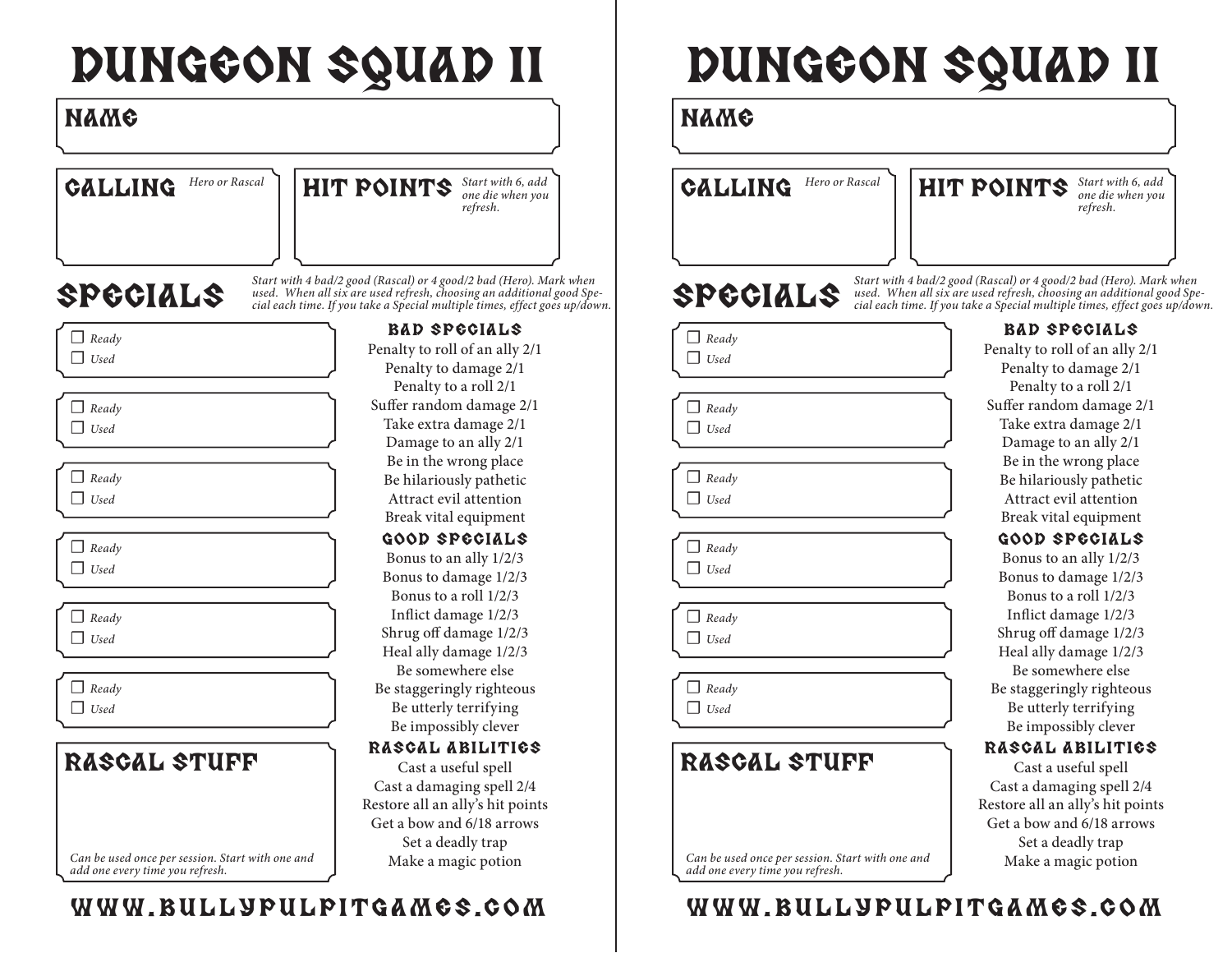## DUNGEON SQUAD II

#### Making a Dude

Create some awesome person who has adventures! This person has a true calling, and will either be a Hero or a Rascal.

Heroes like to fight and they are good at it. Rascals are not quite as good at fighting, but they have many cool tricks up their sleeves. Both are fun. **Choose Hero or Rascal.**

**Give your guy a name!** Pick something that sounds old-fashioned and cool, like "Quimpus" or "Kordak". Your dude's name should be followed by a title, like "the Magnificent" or "the Insane". Feel free to change this as you get to know your person a little better. Maybe she is not so insane after all.

**Give your guy six Hit Points.** This is a measure of health - if you run out of Hit Points, your person is dead. If this happens (and it probably will) you'll need to make up another - maybe your guy had a brother!

**Choose six Specials.** Specials are bonus things your guy can do when you roll the die just right. If you are playing a Hero, choose four good and two bad Specials. If you are playing a Rascal, choose two good and four bad Specials.

**If you are playing a Rascal, choose a Rascal ability to start with.** This is something cool your guy gets to do one time per session, like cast a spell of be a freakin' ninja for a little while. Heroes can only watch in amazement when you pull out your Rascal moves.

**That's it! You are ready to play.**

## The Basic Rule

The basic rule is roll a die and try to beat a challenge number between one and six. If you beat it, good things happen. If you roll under it, bad things happen. If you match it exactly, something special happens.

## Becoming Awesomer

When you have used all six of your Specials, your guy becomes more awesome. This is called "refreshing". When you refresh, choose six new Specials, and choose one more good Special than you had before. If you had two good and four bad, when you refresh you will have three good and three bad. If you have six good, you just choose six good ones you like.

If you want to keep a Special your guy already has, it becomes better (if good) or less terrible (if bad). So you could choose to keep "Bonus to damage" and make it +2 instead of +1, or "Damage an Ally" and reduce it from 2 to 1 damage.

You can also make up your own!

The final step to refreshing is rolling a die and adding that to your guy's Hit Points. Your guy is tougher now, but the monsters will be tougher, too...

# DUNGEON SQUAD II

#### Making a Dude

Create some awesome person who has adventures! This person has a true calling, and will either be a Hero or a Rascal.

Heroes like to fight and they are good at it. Rascals are not quite as good at fighting, but they have many cool tricks up their sleeves. Both are fun. **Choose Hero or Rascal.**

**Give your guy a name!** Pick something that sounds old-fashioned and cool, like "Quimpus" or "Kordak". Your dude's name should be followed by a title, like "the Magnificent" or "the Insane". Feel free to change this as you get to know your person a little better. Maybe she is not so insane after all.

**Give your guy six Hit Points.** This is a measure of health - if you run out of Hit Points, your person is dead. If this happens (and it probably will) you'll need to make up another - maybe your guy had a brother!

**Choose six Specials.** Specials are bonus things your guy can do when you roll the die just right. If you are playing a Hero, choose four good and two bad Specials. If you are playing a Rascal, choose two good and four bad Specials.

**If you are playing a Rascal, choose a Rascal ability to start with.** This is something cool your guy gets to do one time per session, like cast a spell of be a freakin' ninja for a little while. Heroes can only watch in amazement when you pull out your Rascal moves.

**That's it! You are ready to play.**

## The Basic Rule

The basic rule is roll a die and try to beat a challenge number between one and six. If you beat it, good things happen. If you roll under it, bad things happen. If you match it exactly, something special happens.

## Becoming Awesomer

When you have used all six of your Specials, your guy becomes more awesome. This is called "refreshing". When you refresh, choose six new Specials, and choose one more good Special than you had before. If you had two good and four bad, when you refresh you will have three good and three bad. If you have six good, you just choose six good ones you like.

If you want to keep a Special your guy already has, it becomes better (if good) or less terrible (if bad). So you could choose to keep "Bonus to damage" and make it +2 instead of +1, or "Damage an Ally" and reduce it from 2 to 1 damage.

You can also make up your own!

The final step to refreshing is rolling a die and adding that to your guy's Hit Points. Your guy is tougher now, but the monsters will be tougher, too...

## www.bullypulpitgames.com